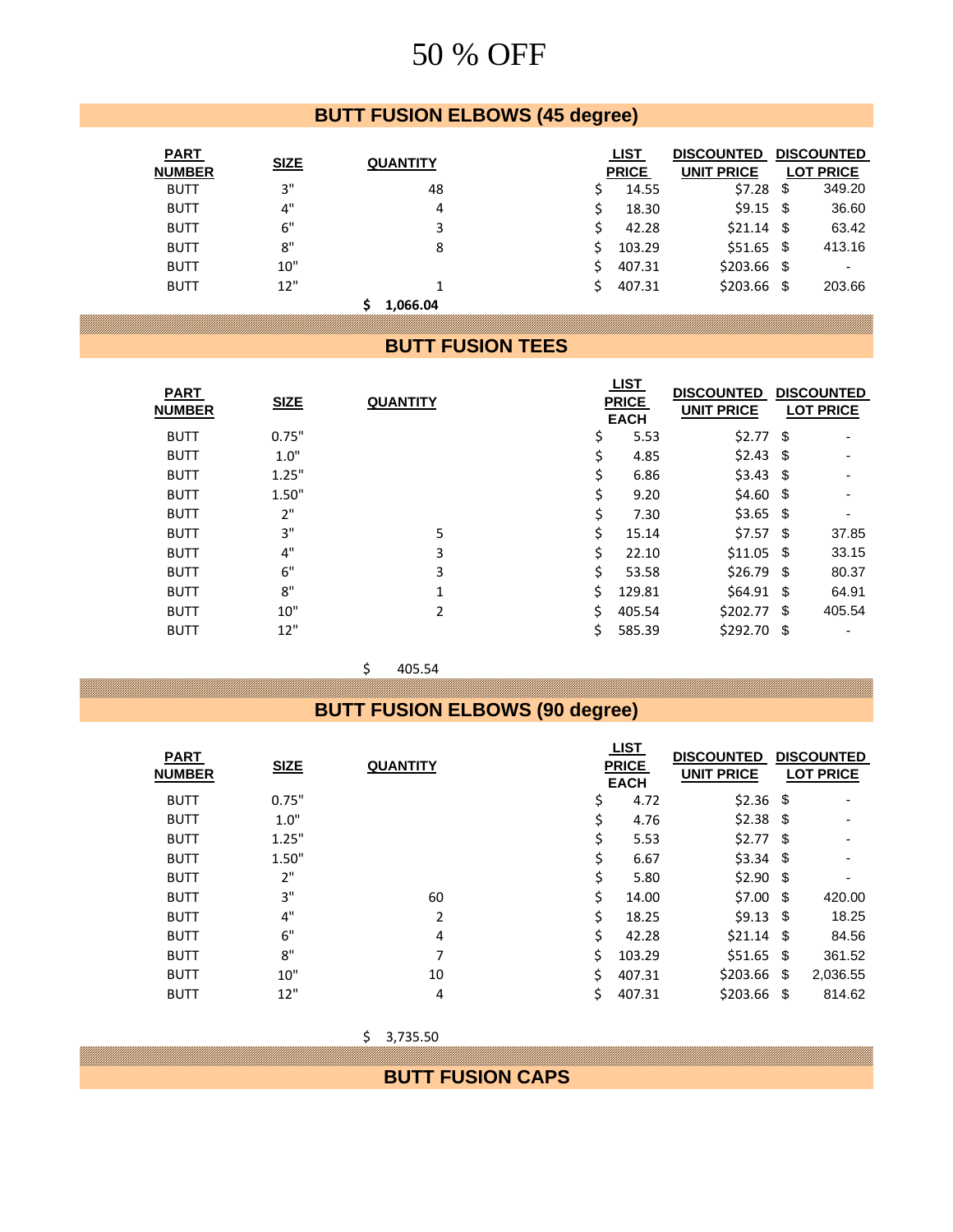| <b>PART</b><br><b>NUMBER</b> | <b>SIZE</b>                        | <b>QUANTITY</b> | <u>LIST</u><br><b>PRICE</b> | <b>DISCOUNTED</b><br><b>UNIT PRICE</b> |      | <b>DISCOUNTED</b><br><b>LOT PRICE</b> |
|------------------------------|------------------------------------|-----------------|-----------------------------|----------------------------------------|------|---------------------------------------|
| <b>BUTT</b>                  | 0.75"                              |                 | <b>EACH</b><br>2.48         | $$1.24$ \$                             |      |                                       |
|                              |                                    |                 | \$                          |                                        |      | -                                     |
| <b>BUTT</b>                  | 1.0"                               |                 | \$<br>2.54                  | $$1.27$ \$                             |      |                                       |
| <b>BUTT</b>                  | 1.25"                              |                 | \$<br>2.54                  | $$1.27$ \$                             |      |                                       |
| <b>BUTT</b>                  | 1.5"                               |                 | \$<br>2.72                  | $$1.36$ \, \$                          |      |                                       |
| <b>BUTT</b>                  | 2"                                 | 2               | \$<br>2.71                  | $$1.36$ \$                             |      | 2.71                                  |
| <b>BUTT</b>                  | 3"                                 | 6               | \$<br>5.35                  | $$2.68$ \, \$                          |      | 16.05                                 |
| <b>BUTT</b>                  | 4"                                 | 6               | \$<br>11.50                 | $$5.75$ \$                             |      | 34.50                                 |
| <b>BUTT</b>                  | 6"                                 | 6               | \$<br>27.93                 | $$13.97$ \$                            |      | 83.79                                 |
| <b>BUTT</b>                  | 8"                                 | 10              | \$<br>50.05                 | \$25.03                                | - \$ | 250.25                                |
| <b>BUTT</b>                  | 10"                                | 2               | \$<br>311.21                | $$155.61$ \$                           |      | 311.21                                |
| <b>BUTT</b>                  | 12"                                |                 | \$<br>316.33                | $$158.17$ \$                           |      |                                       |
|                              | 1/6/2012 'x 2" Thick Flat End Cap  |                 | \$<br>85.00                 | $$42.50$ \$                            |      |                                       |
| <b>BUTT</b>                  | x 2" Thick Flat End Cap            |                 | \$<br>105.00                | $$52.50$ \$                            |      |                                       |
|                              | 6/2/2011 " x 2" Thick Flat End Cap |                 | \$<br>157.00                | \$78.50\$                              |      |                                       |
|                              | \$                                 | 698.51          |                             |                                        |      |                                       |

#### **BUTT FUSION REDUCERS**

| <b>PART</b><br><b>NUMBER</b> | <b>SIZE</b>       | <b>QUANTITY</b> | <u>LIST</u><br><b>PRICE</b><br><b>EACH</b> |       | <b>DISCOUNTED</b><br><b>UNIT PRICE</b> | <b>DISCOUNTED</b><br><b>LOT PRICE</b> |
|------------------------------|-------------------|-----------------|--------------------------------------------|-------|----------------------------------------|---------------------------------------|
| <b>BUTT</b>                  | $11/4$ " x 1"     |                 | \$                                         | 4.37  | $$2.19$ \$                             | $\qquad \qquad \blacksquare$          |
| <b>BUTT</b>                  | $11/2$ " x 1"     | 50              | \$                                         | 6.66  | $$3.33$ \$                             | 166.50                                |
| <b>BUTT</b>                  | $2" \times 1"$    | 5               | \$                                         | 5.58  | $$2.79$ \, \$                          | 13.95                                 |
| <b>BUTT</b>                  | $2" \times 11/4"$ |                 | \$                                         | 5.26  | $$2.63$ \$                             | $\overline{\phantom{a}}$              |
| <b>BUTT</b>                  | $2"$ x 1 1/2"     | 50              | \$                                         | 8.29  | $$4.15$ \$                             | 207.25                                |
| <b>BUTT</b>                  | $3'' \times 2''$  | 16              | \$                                         | 8.50  | $$4.25$ \$                             | 68.00                                 |
| <b>BUTT</b>                  | $4" \times 2"$    | $\overline{2}$  | \$                                         | 10.85 | \$5.43\$                               | 10.85                                 |
| <b>BUTT</b>                  | $4" \times 3"$    | 7               | \$                                         | 12.44 | $$6.22$ \$                             | 43.54                                 |
| <b>BUTT</b>                  | $6" \times 4"$    | $\overline{2}$  | \$                                         | 29.41 | $$14.71$ \$                            | 29.41                                 |
| <b>BUTT</b>                  | $8" \times 6"$    |                 | \$                                         | 61.12 | $$30.56$ \$                            | $\overline{\phantom{a}}$              |
| <b>BUTT</b>                  | $10'' \times 8''$ |                 |                                            |       | $$0.00$ \$                             | $\overline{\phantom{a}}$              |
| <b>BUTT</b>                  | 12" x 10"         |                 |                                            |       | $$0.00$ \$                             |                                       |
|                              |                   | \$<br>539.50    |                                            |       |                                        |                                       |

#### **FLANGE ADAPTERS**

| <b>PART</b><br><b>NUMBER</b> | <b>SIZE</b> | <b>QUANTITY</b> |   | <u>LIST</u><br><b>PRICE</b><br><b>EACH</b> | <b>DISCOUNTED</b><br><b>UNIT PRICE</b> | <b>DISCOUNTED</b><br><b>LOT PRICE</b> |
|------------------------------|-------------|-----------------|---|--------------------------------------------|----------------------------------------|---------------------------------------|
| <b>BUTT</b>                  | 2"          | 8               | S | 11.45                                      | $$5.73$ \$                             | 45.80                                 |
| <b>BUTT</b>                  | 3"          | 5               |   | 12.99                                      | $$6.50$ \$                             | 32.48                                 |
| <b>BUTT</b>                  | 4"          | 5               |   | 15.70                                      | $$7.85$ \$                             | 39.25                                 |
| <b>BUTT</b>                  | 6"          | 2               |   | 23.80                                      | $$11.90$ \$                            | 23.80                                 |
| <b>BUTT</b>                  | 8"          | 5               |   | 33.94                                      | $$16.97$ \$                            | 84.85                                 |
| <b>BUTT</b>                  | 10"         |                 |   | 59.17                                      | $$29.59$ \$                            | $\overline{\phantom{a}}$              |
| <b>BUTT</b>                  | 12"         |                 |   | 93.70                                      | $$46.85$ \$                            | 93.70                                 |

 $$319.88$ 

**DUCTILE IRON BACK-UP RINGS**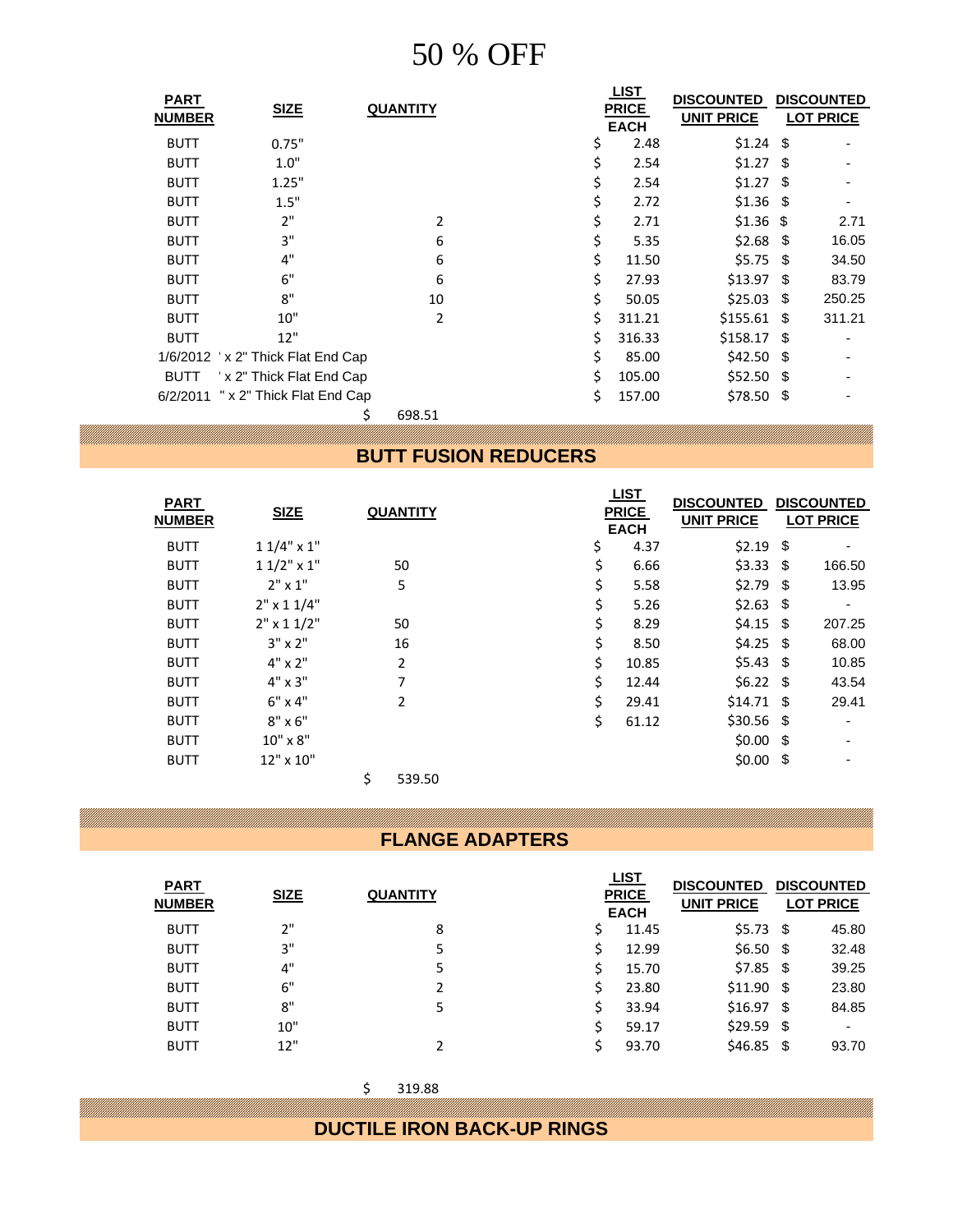| <b>SIZE</b> | <b>QUANTITY</b> |   |       | <b>DISCOUNTED</b><br><b>UNIT PRICE</b>     | <b>DISCOUNTED</b><br><b>LOT PRICE</b>                                                              |
|-------------|-----------------|---|-------|--------------------------------------------|----------------------------------------------------------------------------------------------------|
| 2"          | 18              | S | 6.75  |                                            | 60.75                                                                                              |
| 3"          | 10              | Ś | 11.75 |                                            | 58.75                                                                                              |
| 4"          | 7               | S | 16.90 |                                            | 59.15                                                                                              |
| 6"          | 2               |   | 18.56 |                                            | 18.56                                                                                              |
| 8"          | 4               |   | 25.21 |                                            | 50.42                                                                                              |
| 10"         |                 |   | 43.05 |                                            | ٠                                                                                                  |
| 12"         |                 |   | 58.29 |                                            | 58.29                                                                                              |
|             |                 |   |       | <u>LIST</u><br><b>PRICE</b><br><b>EACH</b> | $$3.38$ \$<br>$$5.88$$ \$<br>$$8.45$ \$<br>$$9.28$ \$<br>$$12.61$ \$<br>$$21.53$ \$<br>$$29.15$ \$ |

 $$ 305.92$ 

**ELECTRO-FUSION COUPLINGS**

| <b>PART</b><br><b>NUMBER</b> | <b>SIZE</b> | <b>QUANTITY</b> |    | <u>LIST</u><br><b>PRICE</b><br><b>EACH</b> | <b>DISCOUNTED</b><br><b>UNIT PRICE</b> | <b>DISCOUNTED</b><br><b>LOT PRICE</b> |
|------------------------------|-------------|-----------------|----|--------------------------------------------|----------------------------------------|---------------------------------------|
| <b>EFC</b>                   | 1"          |                 | S  | 9.14                                       | $$4.57$ \$                             | $\blacksquare$                        |
| <b>EFC</b>                   | 11/4"       | 50              | \$ | 9.50                                       | $$4.75$ \$                             | 237.50                                |
| <b>EFC</b>                   | 11/2"       | 10              | \$ | 12.22                                      | $$6.11$ \\$                            | 61.10                                 |
| <b>EFC</b>                   | 2"          | 20              | Ś  | 11.25                                      | \$5.63\$                               | 112.50                                |
| <b>EFC</b>                   | 3"          | 16              | Ś. | 20.78                                      | $$10.39$ \$                            | 166.24                                |
| <b>EFC</b>                   | 4"          | 40              | Ś. | 36.01                                      | $$18.01$ \$                            | 720.20                                |
| <b>EFC</b>                   | 6"          | 16              | Ś  | 89.38                                      | $$44.69$ \$                            | 715.04                                |
| <b>EFC</b>                   | 8"          | 20              | S. | 123.48                                     | $$61.74$ \$                            | 1,234.80                              |
| <b>EFC</b>                   | 10"         | 10              |    | 223.44                                     | $$111.72$ \$                           | 1,117.20                              |
| <b>EFC</b>                   | 12"         | 5               | Ś. | 329.28                                     | $$164.64$ \$                           | 823.20                                |

 $$ 4,776.68$ 

#### **STEEL THREADED TRANSITION FITTINGS**

| <b>PART</b><br><b>NUMBER</b> | <b>SIZE</b>         | <b>QUANTITY</b> |    | <u>LIST</u><br><b>PRICE</b><br><b>EACH</b> | <b>DISCOUNTED</b><br><b>UNIT PRICE</b> | <b>DISCOUNTED</b><br><b>LOT PRICE</b> |
|------------------------------|---------------------|-----------------|----|--------------------------------------------|----------------------------------------|---------------------------------------|
| <b>BUTT</b>                  | $3/4$ " x $3/4$ "   |                 | Ś. | 22.90                                      | $$11.45$ \$                            | ٠                                     |
| <b>BUTT</b>                  | $1"$ x $1"$         |                 | S. | 23.02                                      | $$11.51$ \$                            |                                       |
| <b>BUTT</b>                  | $11/4$ " x $11/4$ " |                 |    | 23.25                                      | $$11.63$ \$                            |                                       |
| <b>BUTT</b>                  | $11/2$ " x $11/2$ " |                 | Ś. | 27.56                                      | $$13.78$ \$                            |                                       |
| <b>BUTT</b>                  | $2"$ X $2"$         |                 | Ś  | 30.60                                      | $$15.30$ \$                            | ٠                                     |
| <b>BUTT</b>                  | $3'' \times 3''$    | 12              | Ś. | 82.92                                      | $$41.46$ \$                            | 497.52                                |
| <b>BUTT</b>                  | $4" \times 4"$      | 12              | Ś  | 95.95                                      | $$47.98$ \$                            | 575.70                                |
|                              |                     | 575.70          |    |                                            |                                        |                                       |

#### **BRASS THREADED TRANSITION FITTINGS**

| <b>PART</b>   |                     |                 | <u>LIST</u>                 |                   | <b>DISCOUNTED</b> |                  |  |
|---------------|---------------------|-----------------|-----------------------------|-------------------|-------------------|------------------|--|
| <b>NUMBER</b> | <b>SIZE</b>         | <b>QUANTITY</b> | <b>PRICE</b><br><b>EACH</b> | <b>UNIT PRICE</b> |                   | <b>LOT PRICE</b> |  |
| <b>BUTT</b>   | $3/4$ " x $3/4$ "   | 20              | 20.99                       | $$10.50$ \$       |                   | 209.90           |  |
| <b>BUTT</b>   | $1" \times 1"$      | 10              | 21.84                       | $$10.92$ \$       |                   | 109.20           |  |
| <b>BUTT</b>   | $11/4$ " x $11/4$ " | q               | 31.69                       | \$15.85           |                   | 142.61           |  |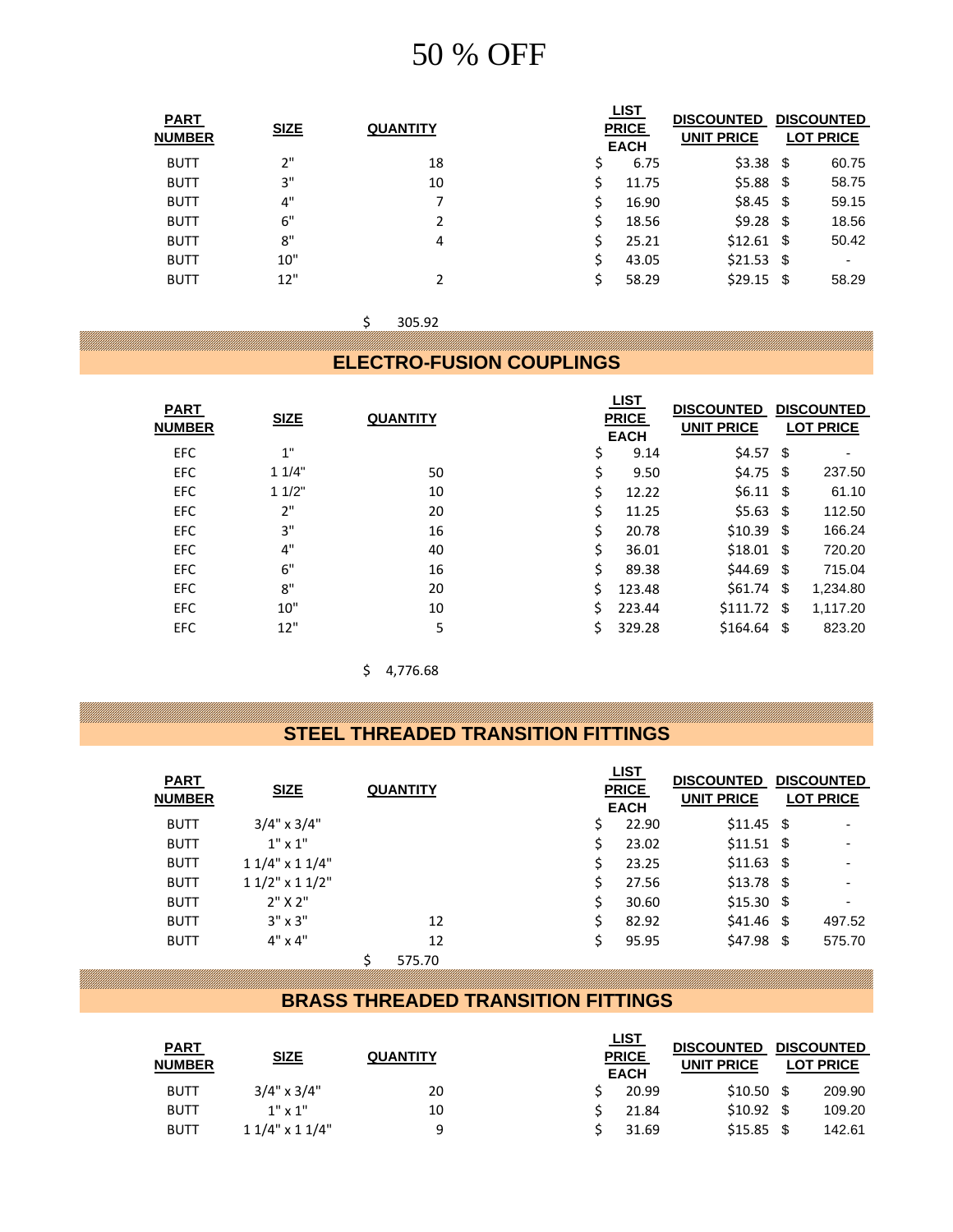| <b>BUTT</b> | $11/2$ " x $11/2$ " | 28 |    | $\sin 40.19$             | $$20.10$ \$ | 562.66                  |
|-------------|---------------------|----|----|--------------------------|-------------|-------------------------|
| <b>BUTT</b> | $2" \times 2"$      | 22 |    | $5\quad 44.73$           | \$22.37 \$  | 492.03                  |
| <b>BUTT</b> | $3'' \times 3''$    |    | S. | <b>Contract Contract</b> | $$0.00$ \$  | $\sim 100$ km s $^{-1}$ |

#### $$ 1,516.40$

#### **SOCKET FUSION TEES**

| <b>PART</b><br><b>NUMBER</b> | <b>SIZE</b> | <b>QUANTITY</b> |    | <u>LIST</u><br><b>PRICE</b><br><b>EACH</b> | <b>DISCOUNTED</b><br><b>UNIT PRICE</b> | <b>DISCOUNTED</b><br><b>LOT PRICE</b> |
|------------------------------|-------------|-----------------|----|--------------------------------------------|----------------------------------------|---------------------------------------|
| <b>SOCKET</b>                | 3/4"        | 40              | \$ | 1.57                                       | $$0.79$ \$                             | 31.40                                 |
| <b>SOCKET</b>                | 1"          | 60              | Ś  | 2.62                                       |                                        | 78.60                                 |
| <b>SOCKET</b>                | 11/4"       | 120             | \$ | 3.00                                       | $$1.50$ \$                             | 180.00                                |
| <b>SOCKET</b>                | 11/2"       | 60              | Ś  | 7.31                                       | $$3.66$ \$                             | 219.30                                |
| <b>SOCKET</b>                | 2"          | 22              | Ś  | 6.25                                       | $$3.13$ \$                             | 68.75                                 |
| <b>SOCKET</b>                | 3"          | 5               |    | 23.01                                      | $$11.51$ \$                            | 57.53                                 |
| <b>SOCKET</b>                | 4"          |                 | \$ |                                            | $$0.00$ \$                             | ٠                                     |
|                              |             | 635.58          |    |                                            |                                        |                                       |

#### **SOCKET FUSION REDUCING TEES**

| <b>PART</b>   |               |                               |                 |    | <u>LIST</u>                 | <b>DISCOUNTED</b> | <b>DISCOUNTED</b> |                          |
|---------------|---------------|-------------------------------|-----------------|----|-----------------------------|-------------------|-------------------|--------------------------|
| <b>VENDOR</b> | <b>NUMBER</b> | <b>SIZE</b>                   | <b>QUANTITY</b> |    | <b>PRICE</b><br><b>EACH</b> | <b>UNIT PRICE</b> | <b>LOT PRICE</b>  |                          |
|               | <b>SOCKET</b> | $1' \times 1'' \times .75''$  | 6               | \$ | 3.02                        | $$1.51$ \$        |                   | 9.06                     |
|               | <b>SOCKET</b> | 1.25"x .75"x .75"             |                 | \$ | 3.80                        | $$1.90$ \$        |                   | $\overline{\phantom{a}}$ |
|               | <b>SOCKET</b> | 1.25"x 1.25" x .75"           | 6               | \$ | 3.88                        | $$1.94$ \$        |                   | 11.64                    |
|               | <b>SOCKET</b> | $1.25$ "x $1.25$ " x $1.0$ "  | 35              | \$ | 3.80                        | $$1.90$ \$        |                   | 66.50                    |
|               | <b>SOCKET</b> | $1.25$ "x $1.0$ " x $1.0$ "   |                 | \$ | 3.80                        | $$1.90$ \, \$     |                   |                          |
|               | <b>SOCKET</b> | 1.50"x.75"x.75"               |                 | \$ | 7.40                        | $$3.70$ \$        |                   |                          |
|               | <b>SOCKET</b> | 1.50"x 1.25" x 1.25"          |                 |    | 7.40                        | $$3.70$ \$        |                   |                          |
|               | <b>SOCKET</b> | $1.50$ "x $1.50$ " x $0.75$ " |                 |    | 7.56                        | $$3.78$ \$        |                   |                          |
|               | <b>SOCKET</b> | $1.50$ "x $1.50$ " x $1.0$ "  |                 | \$ | 7.70                        | $$3.85$ \$        |                   | ٠                        |
|               | <b>SOCKET</b> | 2.00"x 1.25" x 1.25"          | 20              | \$ | 7.00                        | $$3.50$ \$        |                   | 70.00                    |
|               | <b>SOCKET</b> | 2.00"x 2.00" x 0.75"          | 40              | \$ | 7.85                        | $$3.93$ \$        |                   | 157.00                   |
|               | <b>SOCKET</b> | $2.00$ "x $2.00$ " x $1.0$ "  | 30              | \$ | 7.50                        | $$3.75$ \$        |                   | 112.50                   |
|               | <b>SOCKET</b> | 2.00"x 2.00" x 1.25"          | 50              | Ś. | 7.73                        | $$3.87$ \, \$     |                   | 193.25                   |
|               |               |                               | \$<br>619.95    |    |                             |                   |                   |                          |

**SOCKET FUSION COUPLINGS**

| <b>PART</b><br><b>NUMBER</b> | <b>SIZE</b> | <b>QUANTITY</b> |    | <u>LIST</u><br><b>PRICE</b><br><b>EACH</b> | <b>DISCOUNTED</b><br><b>UNIT PRICE</b> | <b>DISCOUNTED</b><br><b>LOT PRICE</b> |
|------------------------------|-------------|-----------------|----|--------------------------------------------|----------------------------------------|---------------------------------------|
| <b>SOCKET</b>                | 3/4"        | 110             | \$ | 0.98                                       | $$0.49$ \$                             | 53.90                                 |
| <b>SOCKET</b>                | 1"          | 75              |    | 1.09                                       | $$0.55$ \$                             | 40.88                                 |
| <b>SOCKET</b>                | 11/4"       | 80              | \$ | 2.05                                       | $$1.03$ \$                             | 82.00                                 |
| <b>SOCKET</b>                | 11/2"       | 140             | Ś  | 1.53                                       | $$0.77$ \, \$                          | 107.10                                |
| <b>SOCKET</b>                | 2"          | 45              |    | 1.90                                       | $$0.95$ \$                             | 42.75                                 |
| <b>SOCKET</b>                | 3"          | 50              |    | 4.93                                       |                                        | 123.25                                |
| <b>SOCKET</b>                | 4"          | $\mathfrak z$   |    | 7.75                                       | $$3.88$ \$                             | 7.75                                  |
|                              |             | 457.63          |    |                                            |                                        |                                       |

**SOCKET FUSION ELBOWS (90 degree)**